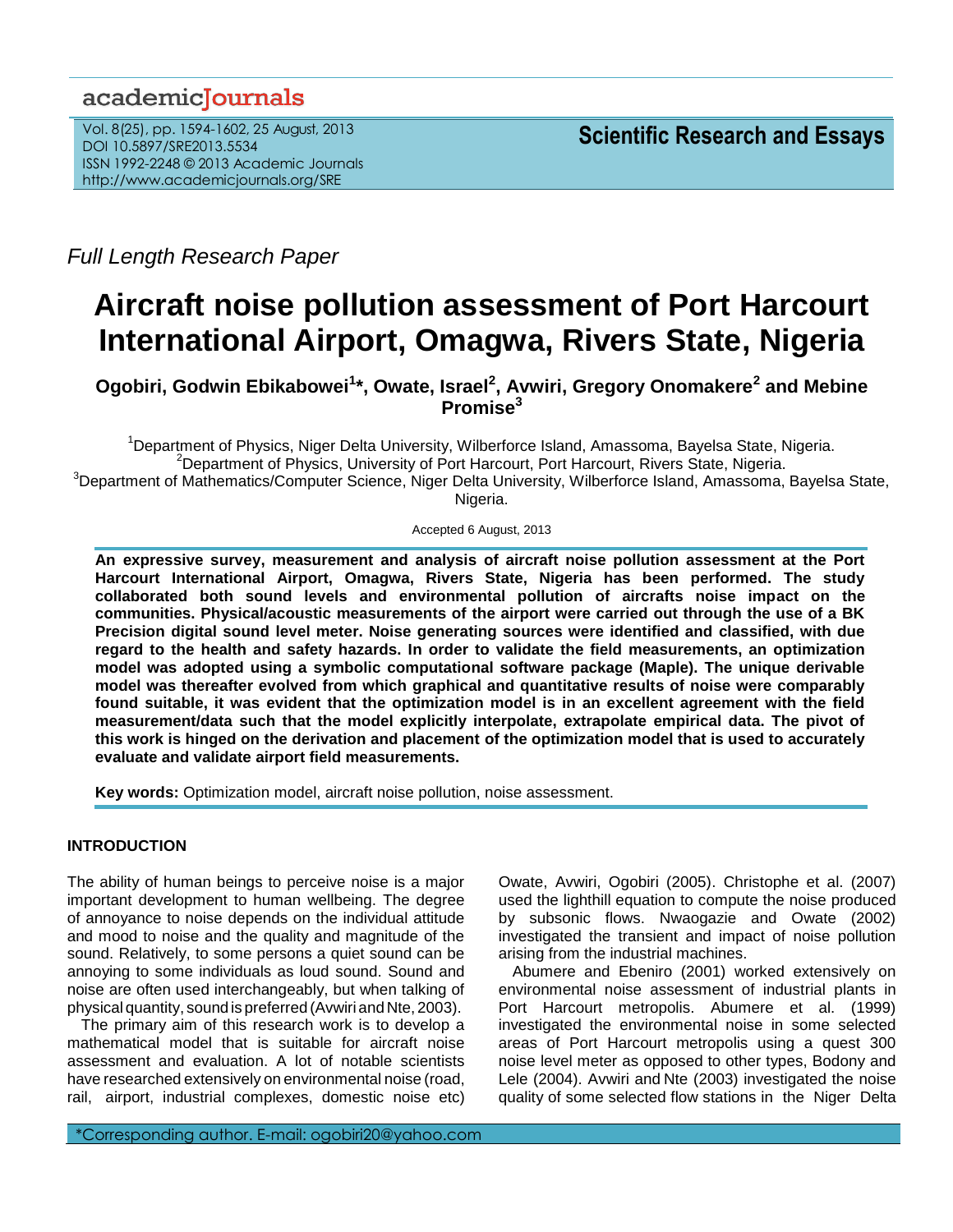

**Figure 1.** Satellite map of Ikwerre LGA with communities.

region in Nigeria. Also, a cross–sectional work has been reported on the adverse health effects of aircraft noise; these studies find a positive association with hypertension (Eriksson et al., 2007; Jarup et al., 2008), risk of heart attacks (Huss et al., 2010), sleeping problem and sleep medication intake (Franssen et al., 2004), stress (Black et al., 2007), and headaches (Franssen et al., 2004), and also on negative association with a child's cognitive development (Stansfield et al., 2005).

## **Study area**

This research work was carried out at the Port Harcourt International Airport, Omagwa in the Ikwerre Local Government Area of Rivers State. The Airport is located at about 30 km away from the capital city in a town called Omagwa on Latitude 05°01'N and Longitude 06°57'E (Figure 1). It has a dimension of about 3000 m in length with an elevation of about 27 m, the airport handles both local and International flights.

#### **MATERIALS AND METHODS**

This research work comprises two basic ways of evaluating the effects of aircraft noise on an airport which are:

i) Noise monitoring.

ii) Mathematical modeling.

#### **Noise monitoring**

This involves the use of physical measurements using a BK precision digital sound level meter set on the A-weighting network.

The A-weighting was used because of its recommendation for both industrial and environmental studies (Christophe and Juve (2000); Avwiri and Nte, 2003). The digital sound level meter is an instrument that has been designed to meet the sound level measurement for safety engineers, health, and quality control for various environments such as home use, measuring noise level in factories, schools, offices, airports, etc and also for checking acoustic levels of studios, auditoria, and home hifi installations. It has a frequency range of 30 Hz to 12 kHz and can hold noise readings with delay for 3 min. The digital sound level meter was held with its microphone at a distance of 1.2 m above the ground which is the approximate average ear–ground distance for a human being (Onuu and Inyang, 2004).

#### *Measurements*

The noise measurement was carried out at both Port-Harcourt International Airport, Omagwa and communities. A provisional letter of approval was gotten from the Airport security in order to have access to vital locations within the airport; we were kitted with safety wears, earmuff, and a security personnel attached to us to avoid been embarrassed by security men within the airport. Readings were obtained with the BK precision digital sound level meter at different strategic locations within the airport operational zones. The essence of this measurement is to determine the noise levels at the Port Harcourt International Airport, and also to access the levels of annoyance caused to these people as a result of the noise. A total number of 30 different locations within the airport operational zones were investigated, which include the Ram (tarmac), Runway 021, Runway 03, Taxiway, Departure Hall local, Departure Hall international, Arrival international, Arrival local, Administrative block, Ticket hall, Checking hall, Control tower, Carpark 1-6, NACA office, NAMA office, FANN office FANN staff residential quarters, 1-5 and the communities which include Omagwa, Igwuruta, Omuademae, Umuchem. Readings were obtained at a fixed distance of 20 m from the two run ways for safety purposes. Aircraft of various degrees of engine capacity were parked at the tarmac.

The digital meter was set to A-weighting network and in slow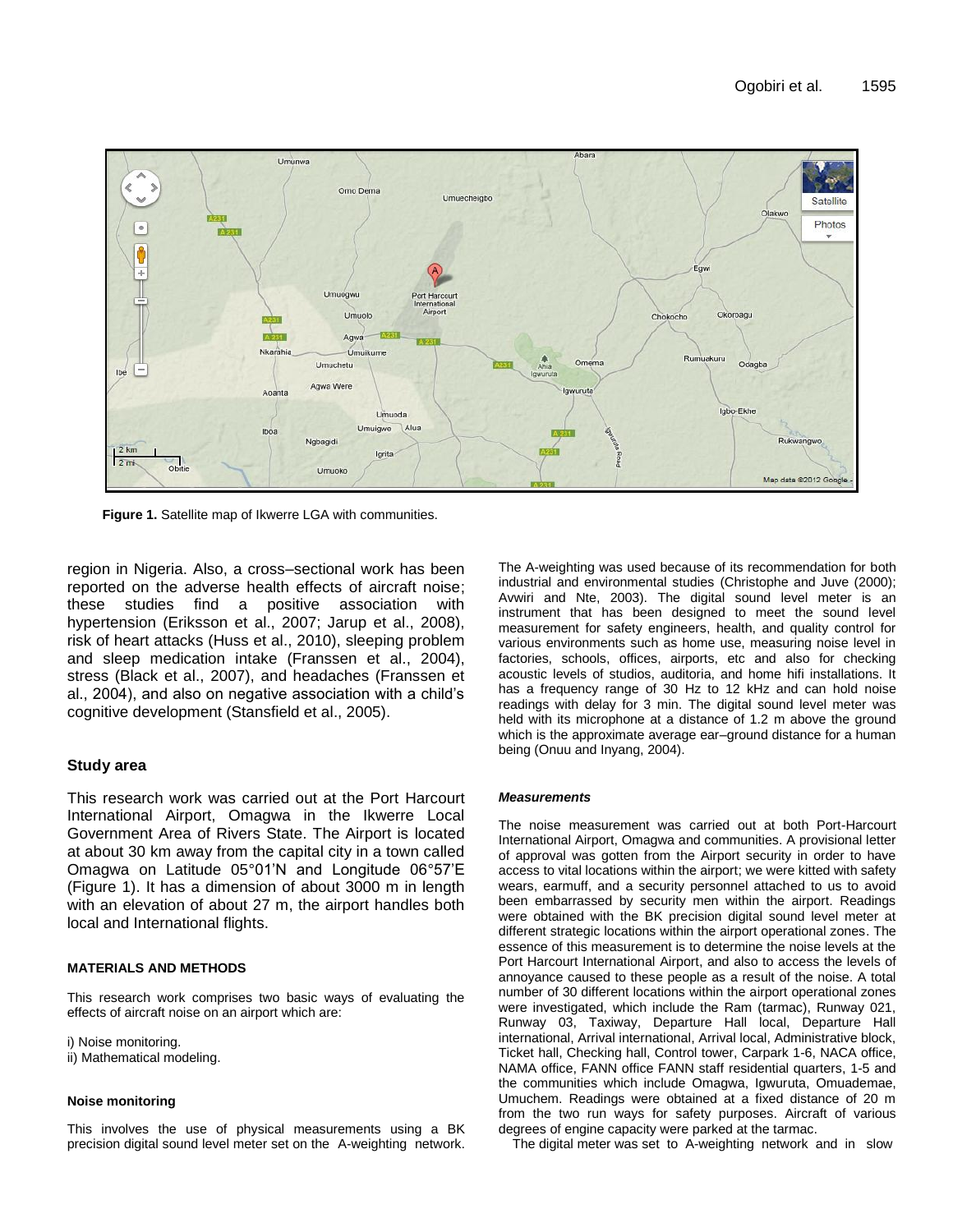|                | S/No Location                | Noise level measurement in decibel dB(A)                          |              |              |              |       |      |                     |
|----------------|------------------------------|-------------------------------------------------------------------|--------------|--------------|--------------|-------|------|---------------------|
|                |                              | $t_1 = 10 s$                                                      | $t_2 = 20 s$ | $t_3 = 30 s$ | $t_4 = 40 s$ | $T_N$ | LN   | Ambient noise dB(A) |
| 1              | Ram (Tarmac)                 | 86.9                                                              | 94.2         | 88.0         | 96.6         | 130.1 | 98.2 | 51.3                |
| $\overline{2}$ | Runway 021                   | 93.0                                                              | 78.0         | 96.0         | 84.0         | 102.0 | 90.5 | 50.0                |
| 3              | Runway 03                    | 74.0                                                              | 92.0         | 90.0         | 85.5         | 98.0  | 96.0 | 52.0                |
| 4              | Taxi Way                     | 70.0                                                              | 82.1         | 73.0         | 69.9         | 88.4  | 97.0 | 54.0                |
| 5              | Departure Hall Local         | 53.0                                                              | 54.5         | 52.0         | 57.0         | 66.0  | 64.7 | 38.6                |
| 6              | Departure Hall International | 50.0                                                              | 55.0         | 49.9         | 60.0         | 64.0  | 65.8 | 39.0                |
| $\overline{7}$ | Arrival (International)      | 60.0                                                              | 62.3         | 54.0         | 61.0         | 65.0  | 67.0 | 44.0                |
| 8              | Arrival (Local)              | 64.0                                                              | 58.0         | 52.0         | 60.0         | 70.0  | 73.0 | 51.0                |
| 9              | Administrative block         | 63.0                                                              | 64.1         | 60.0         | 58.7         | 68.0  | 72.0 | 52.0                |
| 10             | <b>Ticket Hall</b>           | 67.0                                                              | 70.0         | 66.0         | 73.0         | 77.0  | 75.0 | 54.0                |
| 11             | <b>Checking Hall</b>         | 77.0                                                              | 74.0         | 69.0         | 72.0         | 79.0  | 81.0 | 53.0                |
| 12             | <b>Control Tower</b>         | 57.0                                                              | 64.0         | 58.0         | 66.0         | 75.0  | 78.0 | 54.0                |
| 13             | Car Park 1                   | 57.0                                                              | 57.2         | 59.0         | 63.0         | 74.0  | 78.0 | 56.0                |
| 14             | Car Park 2                   | 49.3                                                              | 54.0         | 49.9         | 52.0         | 67.0  | 69.0 | 48.0                |
| 15             | Car Park 3                   | 53.1                                                              | 55.0         | 60.0         | 57.0         | 68.0  | 70.0 | 52.0                |
| 16             | Car Park 4                   | 63.0                                                              | 65.0         | 59.0         | 63.5         | 74.0  | 76.0 | 58.0                |
| 17             | Car Park 5                   | 66.0                                                              | 64.1         | 59.9         | 64.0         | 75.0  | 78.0 | 57.0                |
| 18             | Car Park 6                   | 53.0                                                              | 55.3         | 62.0         | 59.0         | 71.0  | 76.0 | 54.0                |
| 19             | Internal Airport Road        | 71.0                                                              | 67.0         | 65.0         | 73.0         | 75.0  | 80.0 | 57.0                |
| 20             | <b>NACA Office</b>           | 57.0                                                              | 62.0         | 60.0         | 58.0         | 73.0  | 78.0 | 50.0                |
| 21             | <b>NAMA Office</b>           | 58.0                                                              | 57.5         | 60.0         | 61.1         | 72.0  | 69.0 | 51.1                |
| 22             | <b>FANN Office</b>           | 62.0                                                              | 59.4         | 62.5         | 58.0         | 74.0  | 66.0 | 49.0                |
|                |                              | Residential noise distribution at International Airport (Omuagwa) |              |              |              |       |      |                     |
| 23             | Catholic Church              | 66.5                                                              | 68.5         | 59.4         | 58.3         | 74.0  | 68.0 | 55.4                |
| 24             | <b>Primary School</b>        | 54.3                                                              | 57.2         | 55.4         | 56.0         | 77.0  | 74.6 | 57.3                |
| 25             | <b>Police Station</b>        | 66.0                                                              | 65.2         | 67.3         | 68.4         | 82.0  | 79.9 | 54.5                |
| 26             | FANN Staff Q                 | 54.0                                                              | 53.0         | 58.0         | 57.0         | 76.0  | 74.0 | 56.5                |
| 27             | <b>FANN Staff Quarters 2</b> | 56.0                                                              | 59.0         | 58.0         | 63.0         | 75.0  | 76.0 | 57.8                |
| 28             | <b>FANN Staff Quarters 3</b> | 62.0                                                              | 56.0         | 63.0         | 62.0         | 78.0  | 73.0 | 56.7                |
| 29             | <b>FANN Staff Quarters 4</b> | 58.0                                                              | 57.0         | 56.0         | 62.0         | 69.9  | 78.0 | 58.2                |
| 30             | <b>FANN Staff Quarters 5</b> | 58.0                                                              | 59.0         | 58.0         | 63.0         | 74.0  | 72.0 | 57.4                |

**Table 1.** Noise distribution level in Port Harcourt International Airport (Omagwa) main airport operational zone.

Where:  $t_1$ ,  $t_2$ ,  $t_3$ ,  $t_4$  are time for 10, 20, 30 and 40 s, respectively; T<sub>N</sub> is Aircraft takeoff noise level measured in dB(A); L<sub>N</sub> is Aircraft landing noise level measured in dB(A).

response position; readings were obtained at an interval of every 10 s each for the different locations within the airport operational zones and communities surrounding the airport. All readings were recorded in dB(A) where the A stands for the A-weighting. The aircraft take-off noise level (TN) were measured when the aircraft two engines is in full thrust capacity before take-off and also the aircraft landing noise level (LN) was also measured at every interval of 10 s each to ensure proper accuracy of readings. The ambient noise level which is the background noise level of the airport was earlier obtained when the airport was shut down for general maintenance.

#### **Modeling**

Mathematical model is the description of a system using a mathematical language. The process of developing a mathematical model is termed mathematical modeling. Aircraft noise models can also be used to validate and predict future noise levels. The use of this noise model can therefore reduce the need for large arrays of noise monitors at our airport.

#### **RESULTS**

The results of the various noise levels obtained in dB(A) from different strategic points within the Port Harcourt International Airport and the communities around the airport are displayed in (Tables 1 and 2).

The ambient noise level for the communities were left out because of the semi-urban nature of the communities due to mass movement of haulage vehicles, motorcycles,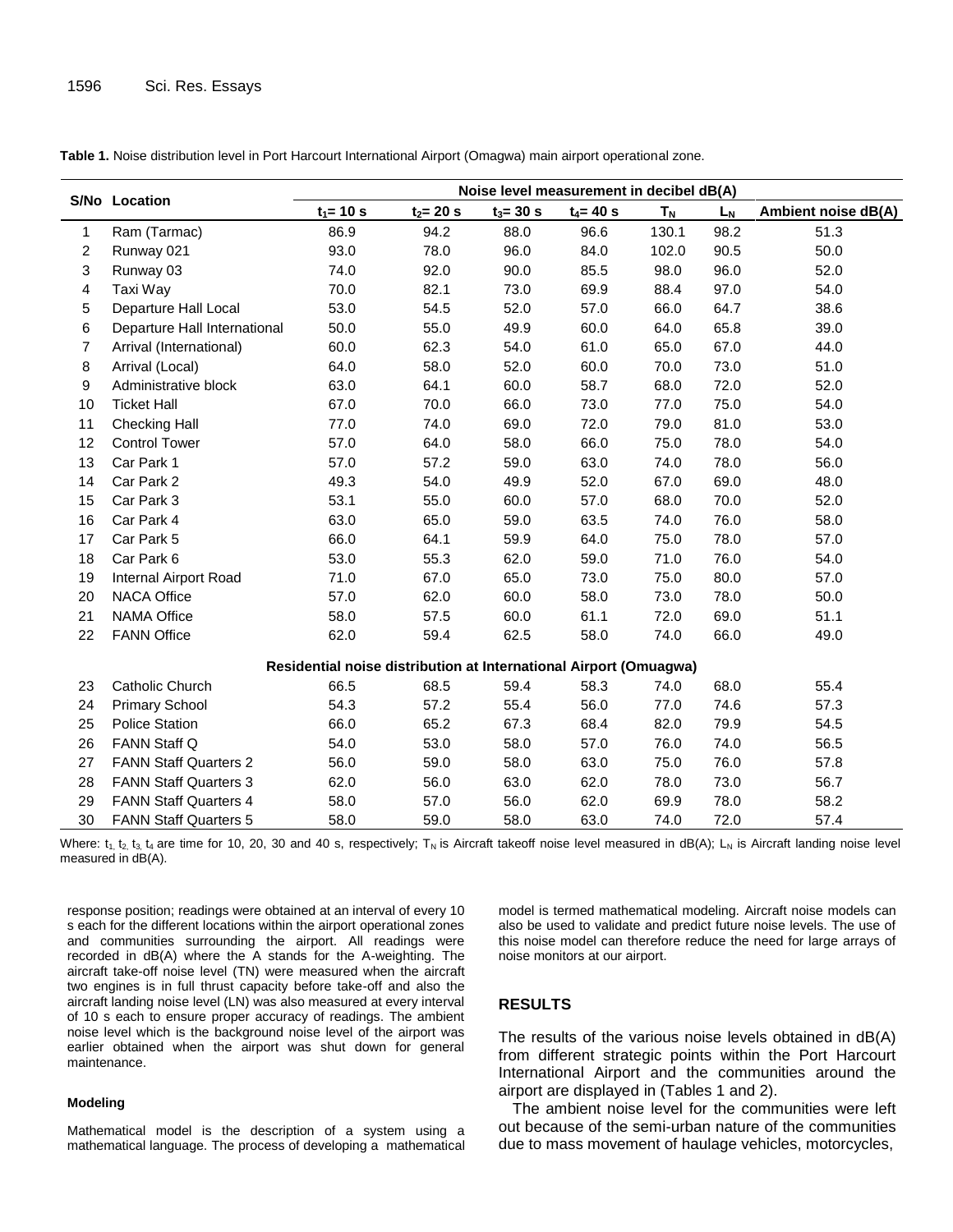|                         |                            |              |                             | Noise level measurement in decibel dB(A) |              |                      |      |
|-------------------------|----------------------------|--------------|-----------------------------|------------------------------------------|--------------|----------------------|------|
| S/No                    | Location                   | $t_1 = 10 s$ | $t_2 = 20 s$                | $t_3 = 30 s$                             | $t_4 = 40 s$ | <b>T<sub>N</sub></b> | LN   |
| <b>Omagwa community</b> |                            |              |                             |                                          |              |                      |      |
| 1                       | Interlock Road             | 60.0         | 62.0                        | 58.1                                     | 63.0         | 74.0                 | 74.0 |
| $\overline{c}$          | <b>Primary School</b>      | 58.1         | 60.0                        | 59.0                                     | 62.8         | 75.0                 | 73.5 |
| 3                       | Omolu                      | 57.0         | 63.0                        | 58.0                                     | 61.1         | 71.1                 | 69.8 |
| 4                       | Omagwa/Alu Road            | 54.5         | 56.0                        | 53.0                                     | 58.0         | 67.0                 | 65.8 |
|                         |                            |              | <b>Airport Hotel Omagwa</b> |                                          |              |                      |      |
| 5                       | Swimming Pool              | 45.0         | 48.0                        | 47.6                                     | 52.0         | 66.0                 | 58.1 |
| $\,6$                   | Mini Golf Court            | 53.0         | 52.0                        | 50.0                                     | 55.0         | 65.1                 | 63.0 |
| $\overline{7}$          | <b>Hotel Building</b>      | 45.2         | 48.0                        | 44.0                                     | 45.0         | 58.0                 | 56.3 |
| 8                       | <b>Security Post</b>       | 58.0         | 59.1                        | 63.0                                     | 57.0         | 73.2                 | 70.0 |
|                         |                            |              | Igwuruta                    |                                          |              |                      |      |
| $\boldsymbol{9}$        | Igwurutali 1               | 58.0         | 61.0                        | 59.0                                     | 60.5         | 70.0                 | 68.0 |
| 10                      | Igwurutali 2               | 62.6         | 59.4                        | 60.0                                     | 60.0         | 69.8                 | 71.0 |
| 11                      | Ompadec Road               | 53.0         | 48.6                        | 57.0                                     | 54.0         | 64.0                 | 59.4 |
| 12                      | St. Anthony Primary School | 62.0         | 66.0                        | 58.0                                     | 67.0         | 74.0                 | 76.0 |
| 13                      | Igwuruta Round About       | 65.0         | 70.0                        | 73.0                                     | 67.0         | 76.0                 | 73.0 |
| 14                      | Alua Ordu Market Junction  | 64.0         | 72.0                        | 72.0                                     | 75.0         | 77.0                 | 67.9 |
|                         |                            |              | <b>Umuadaeme</b>            |                                          |              |                      |      |
| 15                      | Omuadaeme 1                | 53.0         | 49.8                        | 54.0                                     | 53.0         | 73.0                 | 76.0 |
| 16                      | Omuadaeme 2                | 48.0         | 54.0                        | 54.0                                     | 56.0         | 67.0                 | 73.0 |
| 17                      | Omuadaeme 3                | 57.0         | 55.0                        | 60.0                                     | 58.0         | 69.0                 | 69.7 |
| 18                      | Omuadaeme 1                | 53.0         | 49.8                        | 54.0                                     | 53.0         | 73.0                 | 76.0 |
| 19                      | Omuadaeme 2                | 48.0         | 54.0                        | 54.0                                     | 56.0         | 67.0                 | 73.0 |
|                         |                            |              | <b>Umuechem</b>             |                                          |              |                      |      |
| 20                      | Umuogo Farm 1              | 41.0         | 40.0                        | 42.0                                     | 40.0         | 63.0                 | 68.0 |
| 21                      | Ikpopo Farm 1              | 38.2         | 37.0                        | 42.0                                     | 42.5         | 65.0                 | 70.1 |
| 22                      | <b>Estate Farm</b>         | 50.0         | 48.2                        | 53.0                                     | 49.0         | 68.0                 | 72.0 |
|                         |                            |              | <b>Isiokpo</b>              |                                          |              |                      |      |
| 23                      | <b>Isiokpo Girls</b>       | 54.0         | 56.0                        | 52.3                                     | 50.1         | 70.4                 | 68.0 |

**Table 2.** Noise distribution level in communities around the Port Harcourt International Airport (Omagwa).

buses, taxis within these communities.

#### **Optimization model**

In order to validate, interpolate and extrapolate noise in order to validate, interpolate and extrapolate noise<br>levels by using the field measurements, optimization model is herein adopted. An optimization model is a set of mathematical programming used to find the best possible choice out of available alternatives where  $\hat{P}NL = f(t)$  been a polynomial function in one variable,  *t* (time), which in general can be written as

$$
NL = f(t) = \sum_{n=1}^k A_n t^n,
$$

 $NL$  denotes noise level,  $t$  (time), where  $n$  and  $k$  are and the aspect of  $n=1$  is necessitated by choice. A<br>Symbolic Computation Settuces Ideals of (MADLE) dummy variables, and  $A_n$  are constants to be implements the optimization/predictive model. determined. The data points acquired from the field measurements are only four, which implies that  $k = 4$ Symbolic Computation Software Package (MAPLE)

# **DISCUSSION AND ANALYSIS**

Excessive exposures to noise possess a health and safety risk. The adverse effects of noise on health, economy and work performances and on individual longevity were discussed.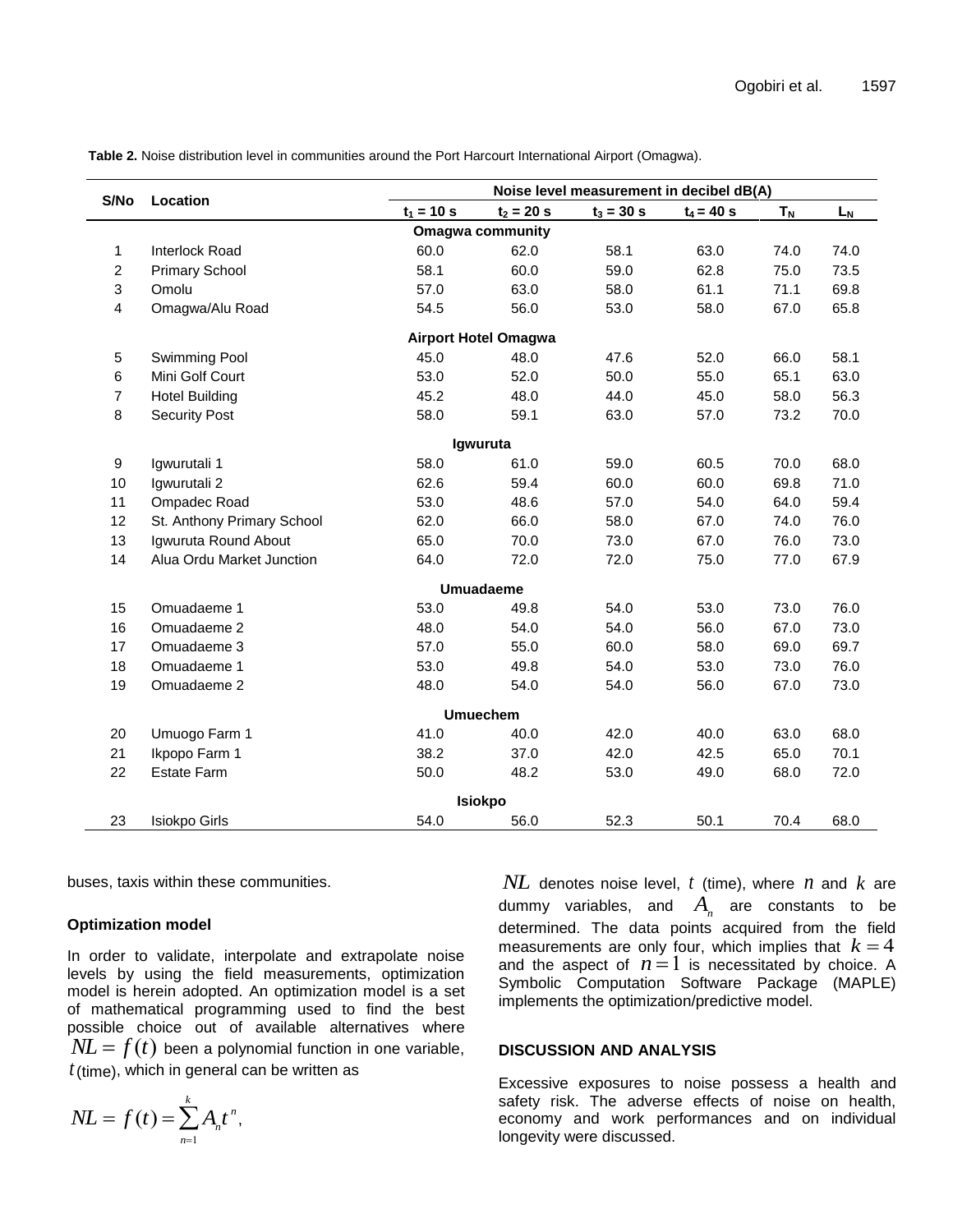

**Figure 2.** Comparison of Model *NL1* and experimental data graph at the Ram (Tarmac).  $NZ1 = 15.818333333333334364 t - 0.9017500000000010710 t<sup>2</sup>$ +0.0204666666 666670286  $t^3$  -0.0001575000 0000000382 9 $t^4$ 



**Figure 3.** Comparison of Model *NL2* and experimental data showing noise level distribution pattern at the Runway 021.

 $+0.0745000000000019535t^3 - 0.000850000000000021746t^4$  $NL2 = 24.5000000000005187t - 2.180000000005566t^2$ 

Tables 1 and 2 respectively shows the data obtained for noise distribution levels for both the airport operational zones and communities surrounding the airport. Figures 2 to 5 shows the graphical comparison between the optimization model and the experimental data at the airport operational zones. The graphical and the quantitative result shows that the optimization model is in excellent agreement with the field measurement/data. Tables 3 to 6 shows the extrapolated and interpolated noise levels of the experimental data using an optimization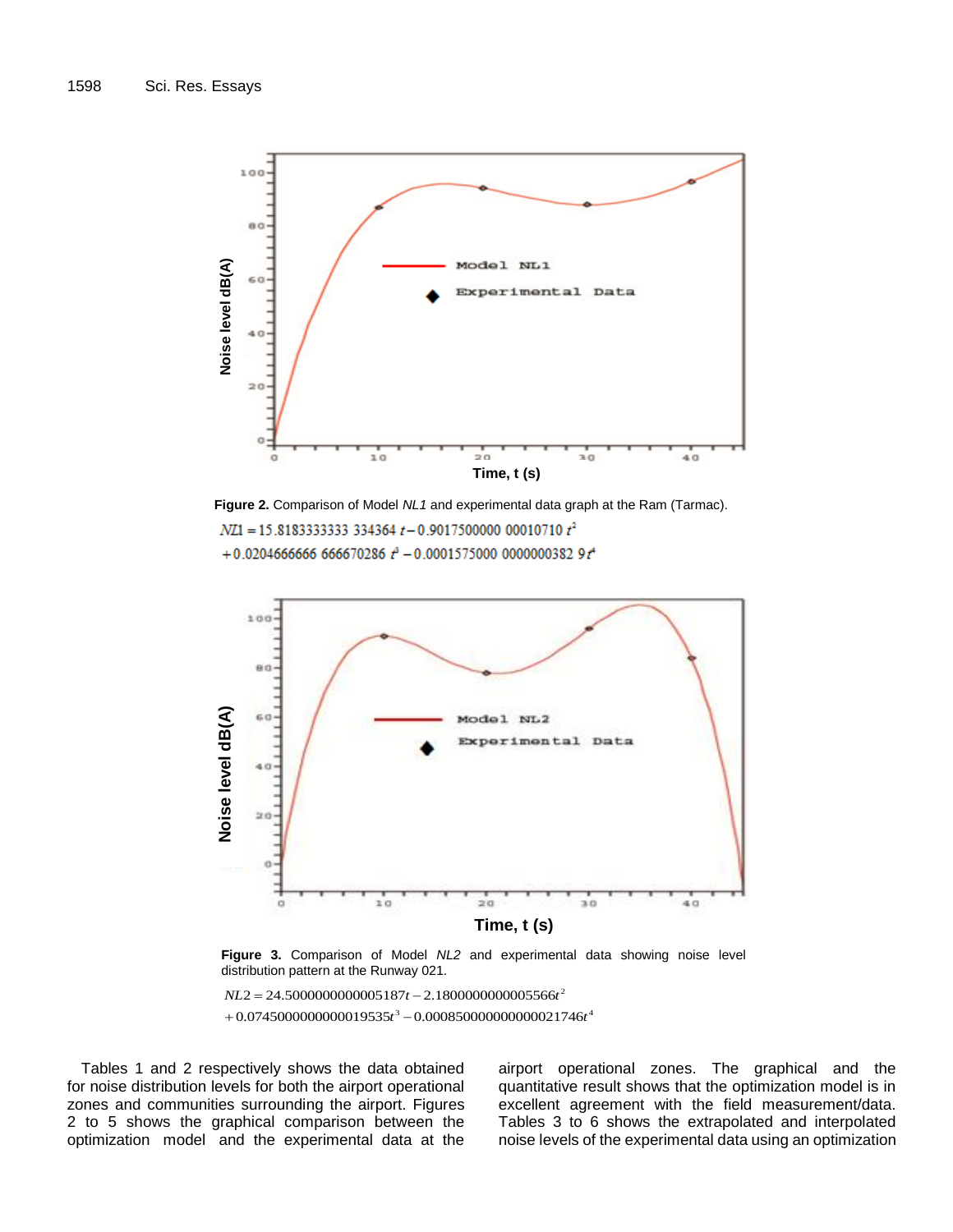

**Figure 4.** Comparison of Model *NL3* and experimental data showing noise level distribution pattern at the Runway 03.

 $NL3 = 11.8625000000000629t - 0.544791666666673113t^2$ 

 $+0.0106250000000002246t^3 - 0.0000770833333333358214t^4$ 



**Figure 5.** Comparison of Model *NL4* and experimental data showing noise level distribution pattern at the Taxi Way.

 $0.00849166666666682086t^3 - 0.0000395833333333349369t^4$  $NL4 = 11.3558333333333774t - 0.516541666666671339t^2$ 

model at the airport operational zones. The optimization model is predictive and can be used to validate the noise level for any environment, be it road, construction sites and airport. In order to sectionalize the noise level of the airport into high noise level, moderate noise level and low noise level using the Federal Environmental Protection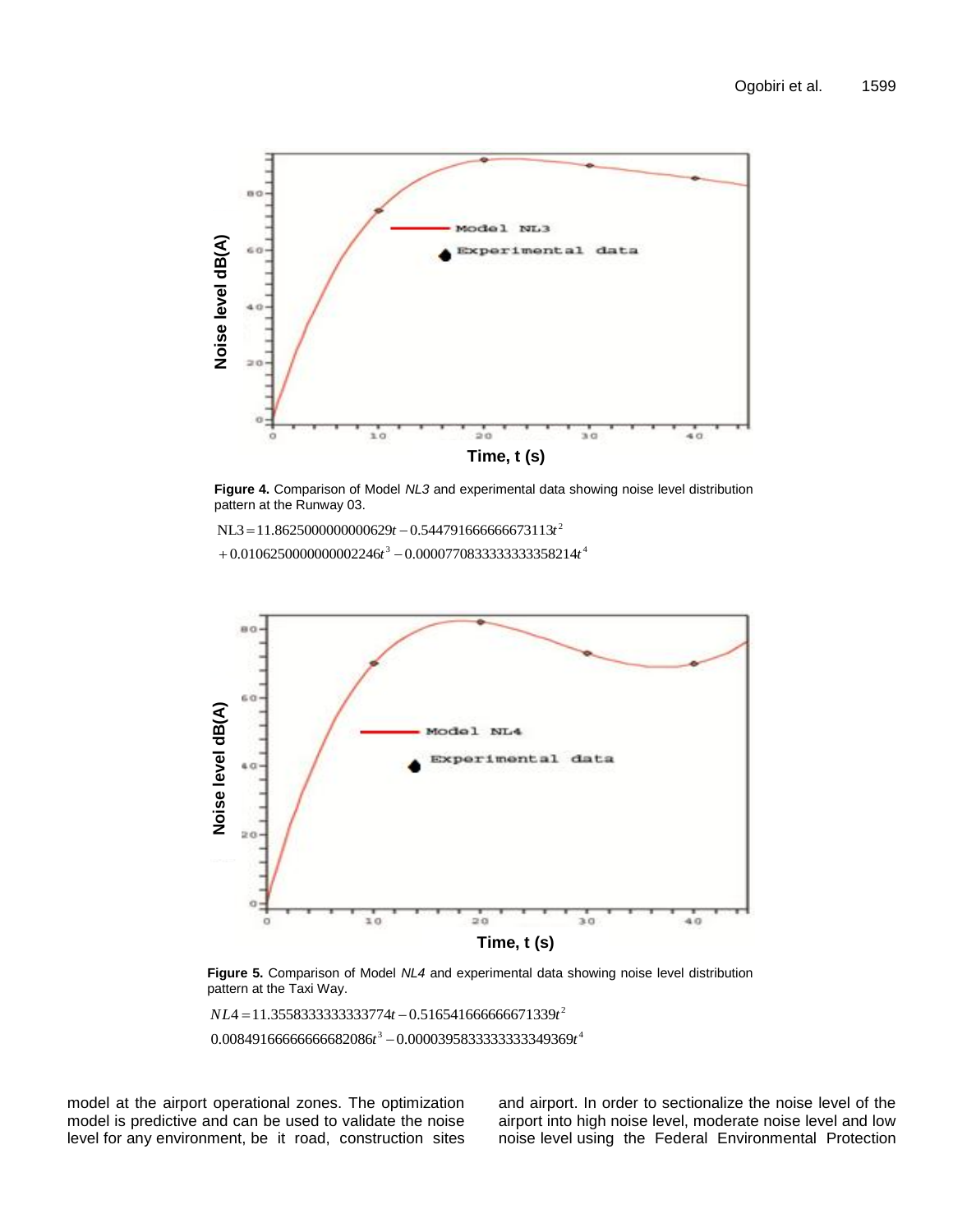| Time, t (s) | Model noise level dB(A) | Field measurement dB(A) | <b>Relative % error</b> |
|-------------|-------------------------|-------------------------|-------------------------|
| 5           | 59.00781248             |                         |                         |
| 10          | 86.89999997             | 86.9                    | $3.452\times10^{-8}$    |
| 15          | 95.48281250             |                         |                         |
| 20          | 94.20000000             | 94.0                    | 0.00000000              |
| 25          | 90.13281240             | -                       |                         |
| 30          | 88.00000000             | 88.0                    | 0.00000000              |
| 35          | 90.15781260             |                         |                         |
| 40          | 96.60000020             | 96.6                    | 0.00000000              |
| 45          | 104.9578125             |                         |                         |
| 50          | 110.5000000             |                         |                         |
| 55          | 106.1328120             |                         |                         |
| 60          | 82.40000100             |                         |                         |

**Table 3.** Model noise level and field measurement data at the Ram (tarmac).

**Table 4.** Model noise level and field measurement data at the Runway 021.

| Time, $t(s)$ | Model noise level dB(A) | Field measurement dB(A) | <b>Relative % error</b> |
|--------------|-------------------------|-------------------------|-------------------------|
| 5            | 76.78125000             |                         |                         |
| 10           | 93.00000000             | 93.0                    | 0.00000000              |
| 15           | 85.40625000             |                         |                         |
| 20           | 78.00000000             | 78.0                    | 0.00000000              |
| 25           | 82.03125000             |                         |                         |
| 30           | 96.00000000             | 96.0                    | 0.00000000              |
| 35           | 105.6562500             |                         |                         |
| 40           | 84.00000000             | 84.0                    | 0.00000000              |
| 45           |                         |                         |                         |
| 50           |                         |                         |                         |
| 55           |                         |                         |                         |
| 60           |                         |                         |                         |

**Table 5.** Model noise level and field measurement data at the Runway 03.

| Time, t (s) | Model noise level dB(A) | Field measurement dB(A) | <b>Relative % error</b> |
|-------------|-------------------------|-------------------------|-------------------------|
| 5           | 46.97265625             |                         |                         |
| 10          | 74.00000000             | 74.0                    | 0.00000000              |
| 15          | 87.31640625             |                         |                         |
| 20          | 91.99999997             | 92.0                    | $3.260 \times 10^{-8}$  |
| 25          | 91.97265622             |                         |                         |
| 30          | 90.00000000             | 90.0                    | 0.00000000              |
| 35          | 87.69140620             |                         |                         |
| 40          | 85.50000000             | 85.5                    | 0.00000000              |
| 45          | 82.72265630             |                         |                         |
| 50          | 77.49999970             |                         |                         |
| 55          | 66.81640590             |                         |                         |
| 60          | 46.50000000             |                         |                         |

Agency (FEPA, 1991) standard which was adopted from the World Health Organization (WHO) for which for high

noise level value range between 80 to 130 dB, moderate noise level 50 to 100 dB and low noise level range is 30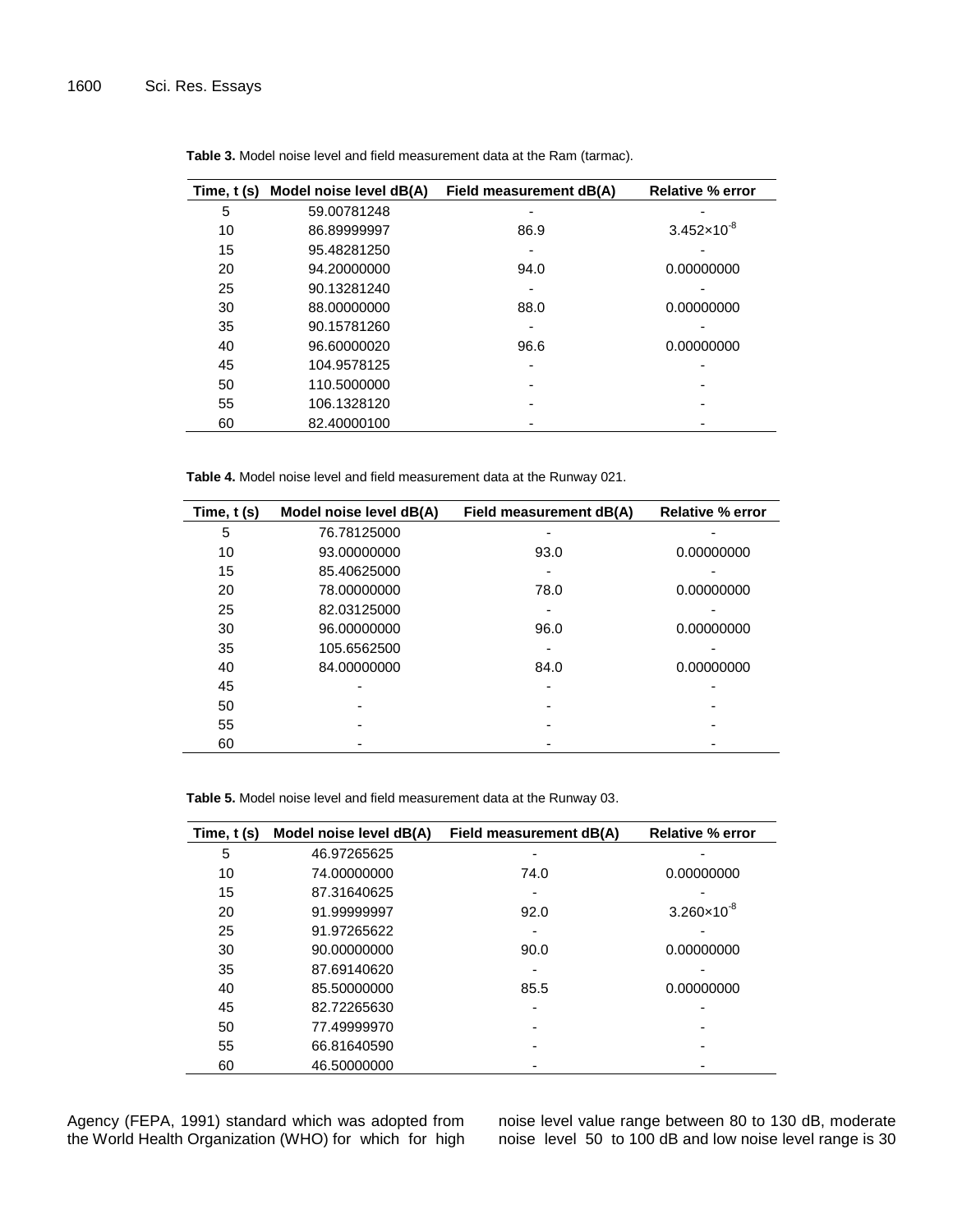| Time, $t(s)$ | Model noise level dB(A) | Field measurement dB(A) | <b>Relative % error</b> |
|--------------|-------------------------|-------------------------|-------------------------|
| 5            | 44.90234373             |                         |                         |
| 10           | 69.99999997             | 70.0                    | 4.285×10-8              |
| 15           | 80.77109375             | -                       |                         |
| 20           | 82.09999991             | 82.1                    | 1.096×10-7              |
| 25           | 78.27734362             |                         |                         |
| 30           | 72.99999990             | 73.0                    | 1.369×10-7              |
| 35           | 69.37109362             |                         |                         |
| 40           | 69.89999990             | 69.9                    | 1.430×10-8              |
| 45           | 76.50234360             |                         |                         |
| 50           | 90.49999920             |                         |                         |
| 55           | 112.6210936             |                         |                         |
| 60           | 143.0000000             |                         |                         |

**Table 6.** Model noise level and field measurement data at the Taxi Way.

**Table 7.** High noise level.

| Location             | Take-off noise level dB(A) | Landing noise level dB(A) |
|----------------------|----------------------------|---------------------------|
| Ram (Tarmac)         | 130.1                      | 98.2                      |
| Runway 02            | 102.0                      | 90.5                      |
| Runway 03            | 98.0                       | 96.0                      |
| Taxiway              | 88.4                       | 97.0                      |
| <b>Checking Hall</b> | 79.0                       | 81.0                      |

#### **Table 8.** Moderate noise level.

| Location                    | Take-off noise level dB(A) | Landing noise level dB(A) |
|-----------------------------|----------------------------|---------------------------|
| Administrative Block        | 68.0                       | 72.0                      |
| <b>Ticket Hall</b>          | 77.0                       | 75.0                      |
| <b>Control Tower</b>        | 75.0                       | 78.0                      |
| Car Park 4                  | 74.0                       | 76.0                      |
| Car Park 5                  | 75.0                       | 78.0                      |
| Internal Airport Road       | 75.0                       | 80.0                      |
| <b>FANN Office</b>          | 74.0                       | 66.0                      |
| Catholic Church             | 74.0                       | 68.0                      |
| <b>Police Station</b>       | 82.0                       | 79.9                      |
| <b>FANN Staff Quarter 3</b> | 69.0                       | 78.0                      |

to 80 dB (Tables 7 to 9). The moderate noise levels are as a result of wind direction which may have been dispersed due to wind factors from the sources and other interfering factors too.

The low noise level at this point is expected due to the shielding nature of the building, air condition offices and apartment.

## **Conclusion**

The proof of this work is hinged on the derivation and placement of the optimization model that can be used to accurately evaluate, estimate and validate any field measurements. The unique optimization model with the formula: